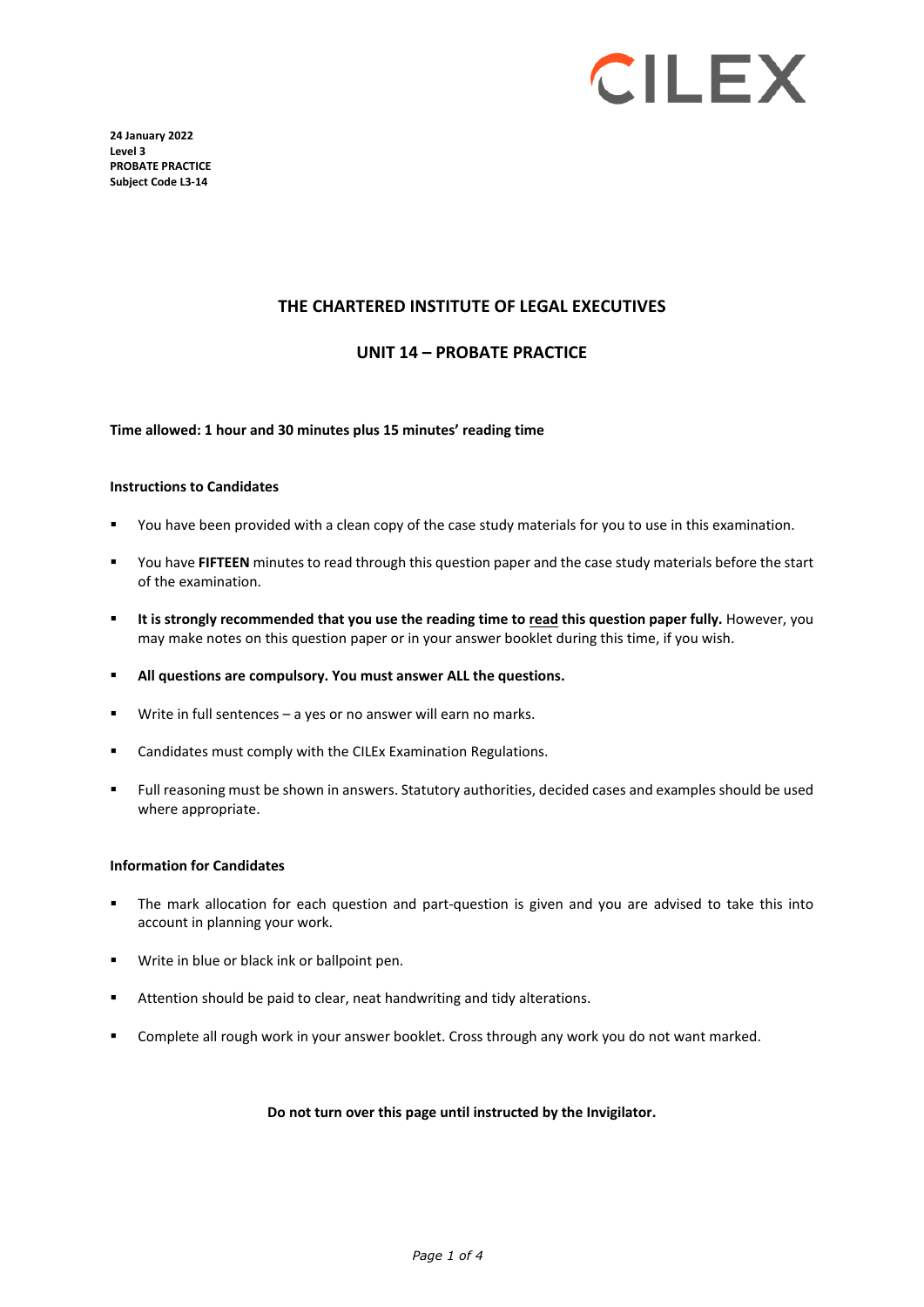# **Question 1**

Reference: Question relates to **Document 1** of the case study materials.

Adrian died without a Will.

(a) Explain how his estate will be distributed and why.

# *(10 marks)*

(b) Explain which grant of representation is appropriate in Adrian's estate and who is entitled to apply for it.

*(8 marks)*

The administration of the estate is proceeding well and you now have valuations of all assets and liabilities.

(c) Identify what you need to submit to HMRC before you can apply for the grant of representation.

*(6 marks)*

*(Total: 24 marks)*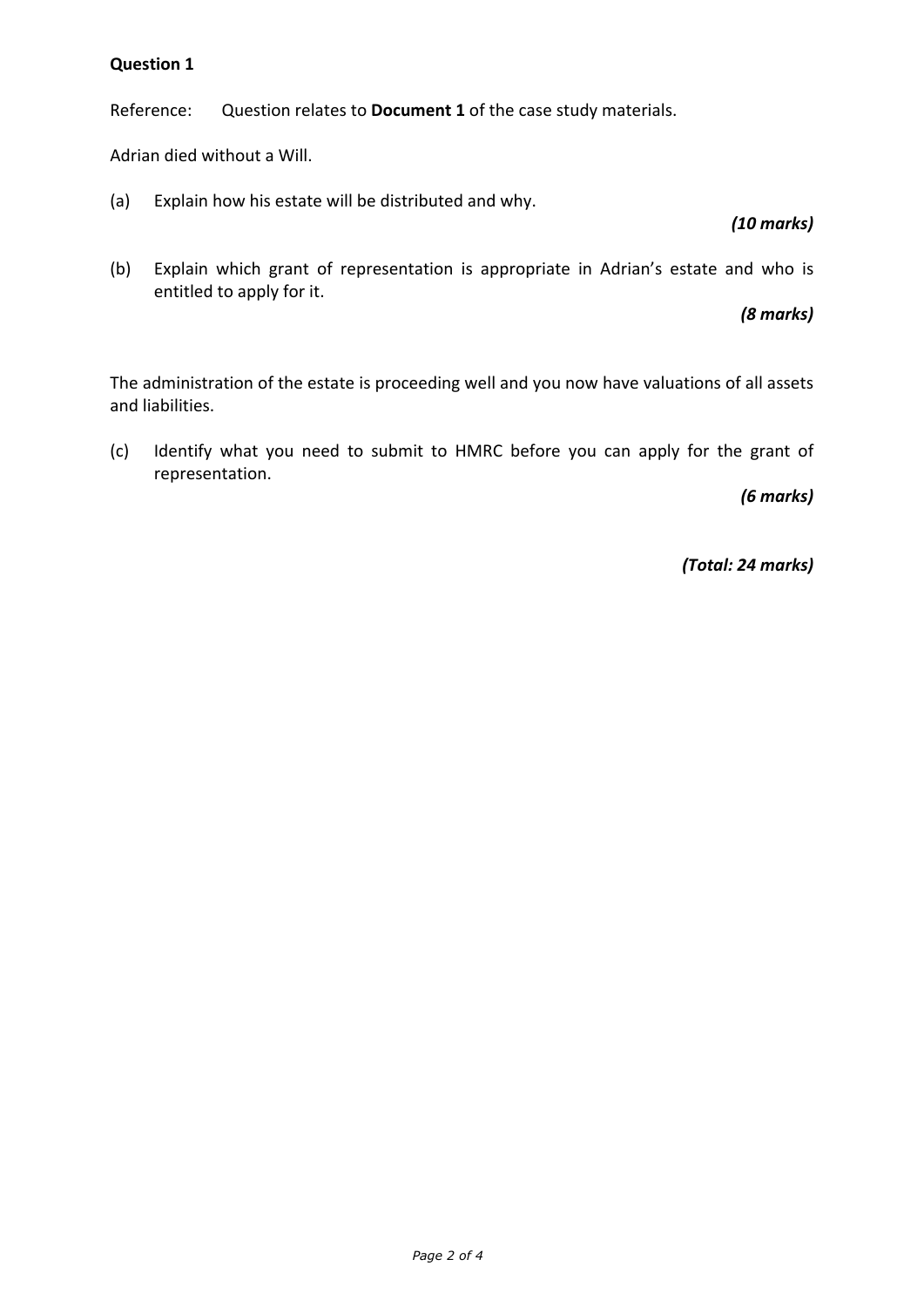# **Question 2**

Reference: Question relates to **Documents 2 and 3** of the case study materials.

(a) Explain why Petra needs a new Will, as her 2014 Will appears to reflect her current wishes.

## *(4 marks)*

Mr Andrews has concerns about Petra's mental capacity. He has prepared a letter to request a report from Petra's GP, Dr Halliwell. In particular, he requires information on Petra's testamentary capacity, specifically covering the common law test in Banks v Goodfellow (1870).

(b) Draft a note to accompany the letter to Dr Halliwell, setting out and explaining this test.

# *(6 marks)*

(c) Explain which further details Mr Andrews must ask Petra about concerning the ownership of the holiday cottage in Llandudno and why he needs these details.

# *(5 marks)*

Dr Halliwell has now confirmed that Petra has the capacity to make a Will. Since Petra is going to Norfolk soon, she has asked Mr Andrews to post the Will to her to sign. Mr Andrews has asked you to help with a letter setting out clear instructions on how to sign the Will.

(d) Draft the **contents only** of this letter.

*(10 marks)*

*(Total: 25 marks)*